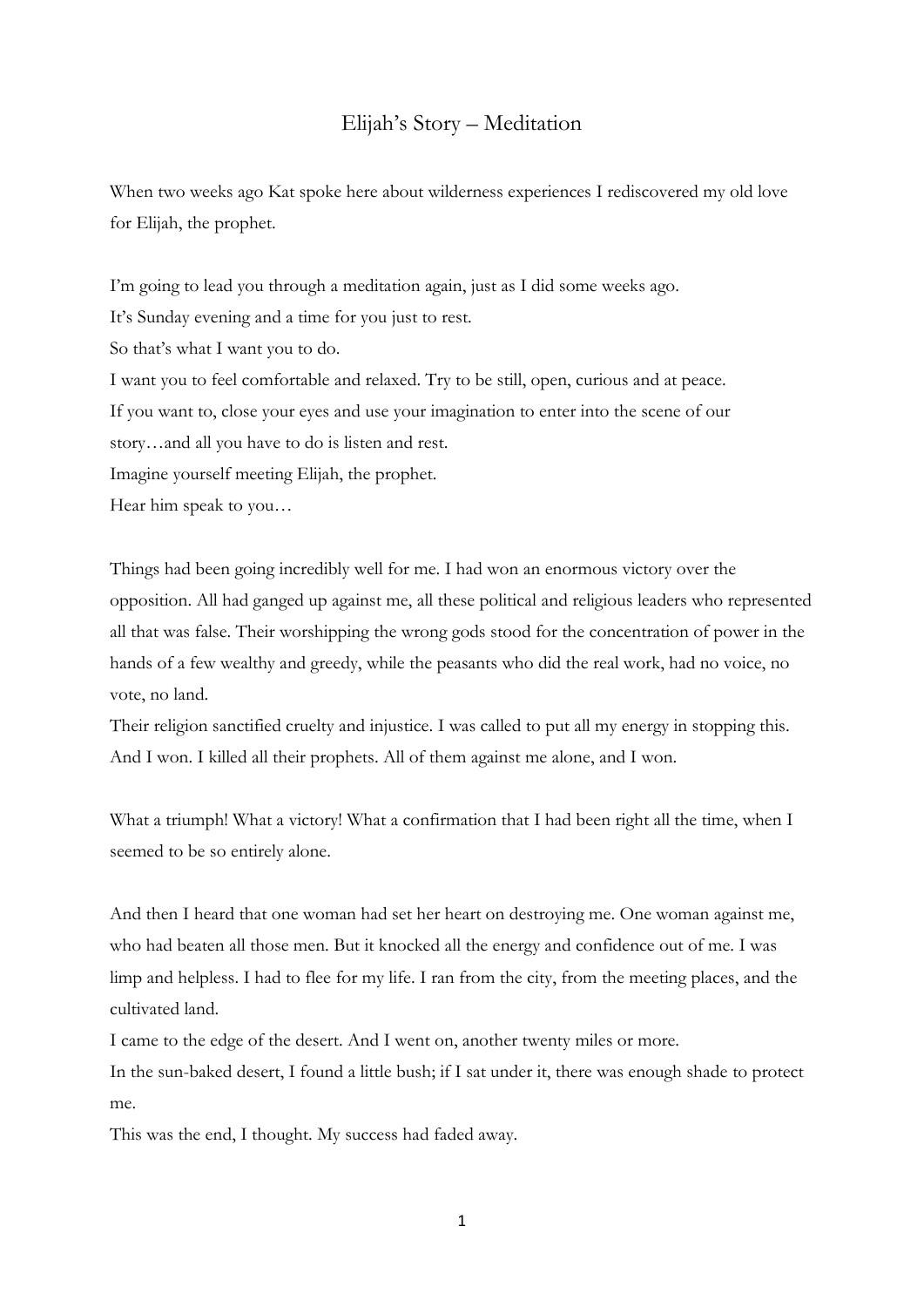I was a failure, like everyone before me. They had not been able to stand up against all that was wrong on the world, and I had done no better. So, I made a prayer: "It is enough, Lord; take my life, for I am no better than my ancestors before me."

The prayer settled me.

I was able to sleep.

The next thing I knew was this angel waking me up and telling me to get up for breakfast.

Breakfast?

Where was that going to come from – in the desert?

But, sure enough, somehow there was some sort of bread, and a jar of water, all ready for me. So, I nibbled at the bread and took a few sips of the water. There was nothing else to do, so I went back to sleep.

Not for long. The angel was back again.

"You've got to have a good breakfast, if you are going to do a good day's work…" – but I was not planning on any work – all I wanted to do was die.

However, the angel made it clear that I was not going to have a nice quiet death. I was to be on the road again. And it was a long road. I was on that road forty days and forty nights. I landed up at Mount Horeb, God's home in the desert.

I found a cave in the hillside. I was able to crawl into it and curl up.

I felt safe and sheltered, curled up on myself. I felt secure and happy with my messed-up sick self. I was alone with the wounds which were the only possessions left to me. This would be a nice way to die.

But suddenly there was a question at my ear: "What are you doing here?"

Was it God?

It was a sensible, enquiring question, which needed a straightforward answer. So, I told my story: "I am here because I have been so keen to stand up for the true God. All your people have abandoned you, they have ruined your places of worship, they have killed all your ministers, I am the only one left, and they are chasing me, to kill me too."

There was only one thing still true about me, that I was alone and hated; all my securities and successes had failed. There was no ground under my feet. The only thing left was my death wish. The voice came back: "Get out of that hole, and stand up straight on the mountain, and face God."

I knew that God was very close. And it was chaos. It was terrifying.